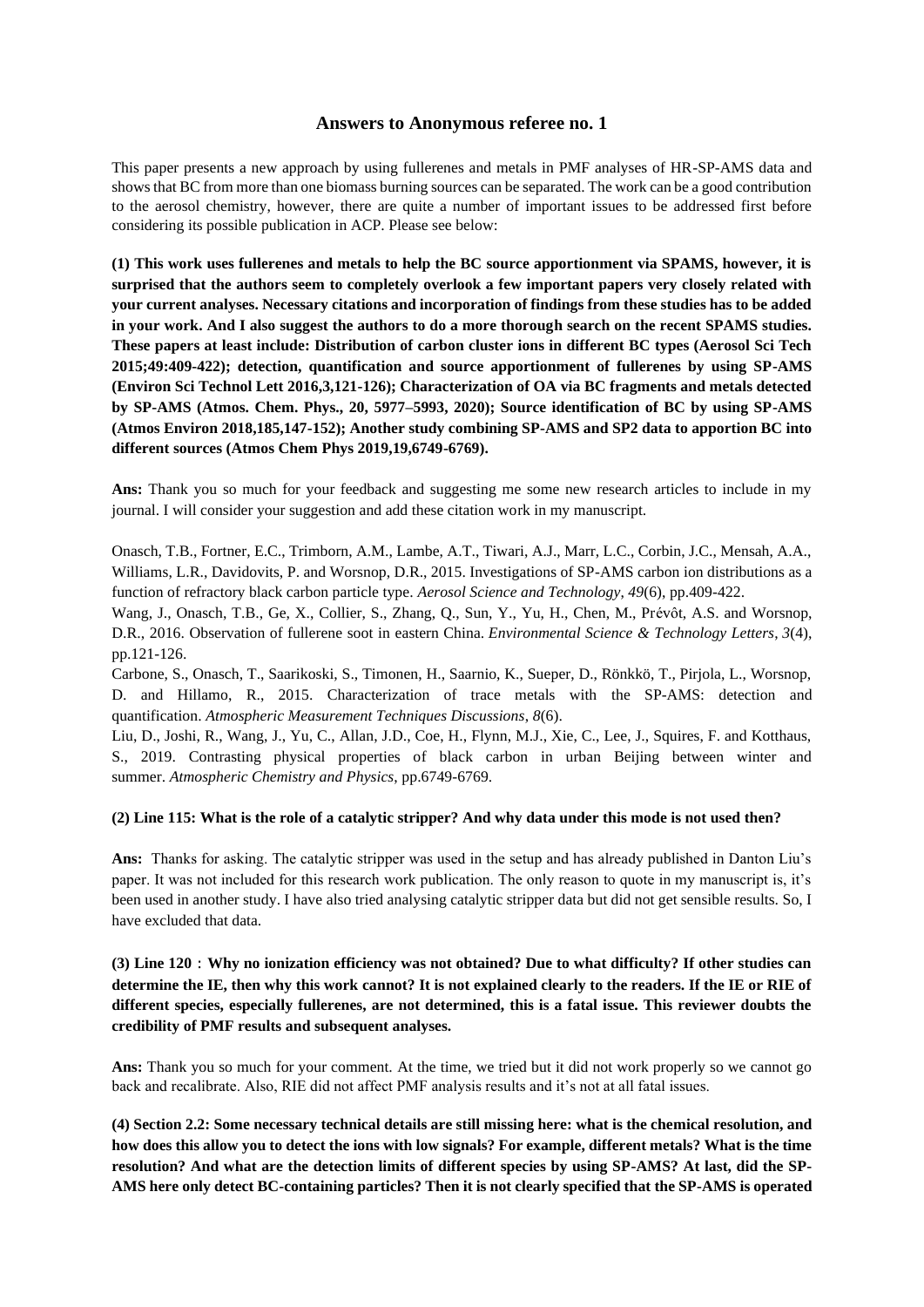# **with only laser vaporizer? Or with laser and tungsten vaporizer? Is the thermal vaporizer physically removed? The different modes significantly influenced the aerosol components detected (Check and cite if necessary: Atmos. Meas. Tech. 2014, 7, 4507−4516; Atmos Chem Phys 2019,19,447-458)**

**Ans:** Thank you so much for the feedback. In terms of technical details, High Resolution SPAMS detected the metal signals such as Sr, Fe, Cs and Ti. The time resolution, as I have mentioned in my manuscript was from 29<sup>th</sup> Oct- $11<sup>th</sup>$  Nov 2014. Also, I have clearly stated that in this study, the SP-AMS was only operated with the laser vaporiser only in combination with the electron impact source and measures both refractory and nonrefractory components along with metal nanoparticles and it's also cited (Onasch et al., 2012).

# **(5) Section 2.3: m/z up to 3200 was determined, however, the m/z range of your PMF results is only up to 1000. Can you explain?**

Ans: Thank you so much for your comment. The reason for 1000 m/z range of this PMF analysis is that above m/z 1000 the signals were not approachable, and it was only noise so that's why we have ignored them and only added m/z up to 1000 by clearly showing the separate BC sources.

## **(6) Figure 4. More details are needed. How did you determine BrC for example?**

**Ans:** The Aethalometer AE31 was used to determine BrC and it has already published in Reyes et al., 2018. **(7) Figure 5. How to determine PON etc? A citation of previous work is not enough.**

**Ans:** Particulate organic oxides of nitrogen (PONs) were estimated using the m/z 46 : 30 ratios from aerosol mass spectrometer (AMS) measurements, according to previously published methods (published in Reyes et al., 2018).

**(8) Figure 6. You have a high-resolution SP-AMS, why not use different colors to differentiate different ion categories? (Figure 7 is redundant). This helps justification of your PMF results and better for readers to judge and understand your results. Also, the justification of your PMF results is not clear. I am not sure for example, why factor 5 is fullerenes, and why factor 1 is BC and HULIS, and so on**? **The O/C and H/C are too high, and they seem to be wrong. This has to be addressed well, otherwise, analyses based on the PMF are not trustworthy.** 

Thank you so much for the suggestion. Sure, I will use different colours to differentiate the ion categories. I have added some more details to explain why factor 1 is BC and HULIS and others as well.

Yes, you are right, I have mistakenly added the wrong values of O:C but H:C values are correct. Thank you so much for pointing this, I have now added the correct values.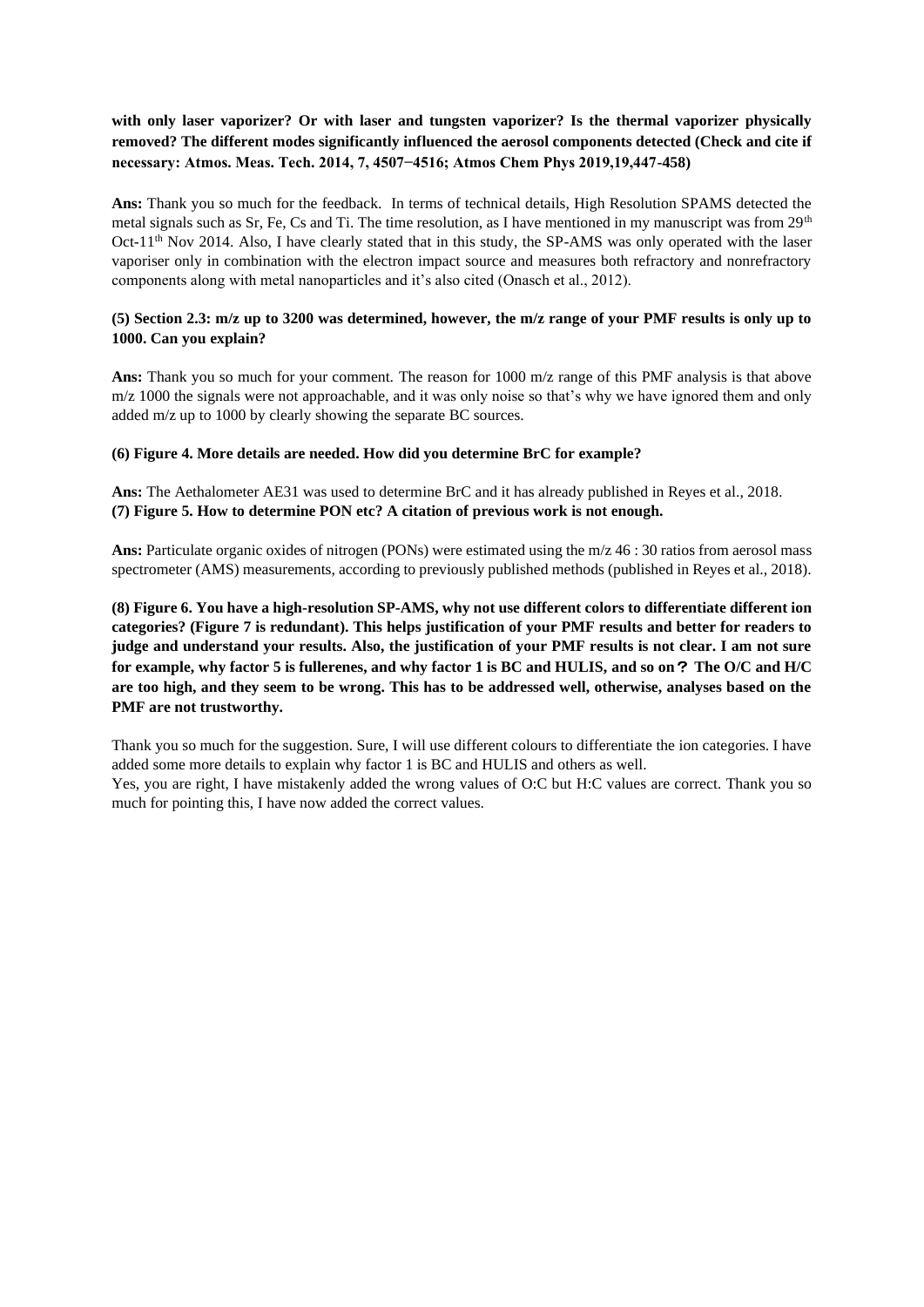

**Figure 4: PMF five factors source profile (factor 1 = BC and HULIS, factor 2 = BBOA, factor 3 = Domestic burning OA, factor 4 = Hydrocarbon-Like OA, factor 5 = Fullerene). Note the difference in scales of the fullerene signals (right hand axes).**

### **(9) How about the diurnal patterns of your factors?**

**Ans:** The data for this study is only for few days, and it is already obvious from the time series that the signals were very high during the bonfire night specifically, when the fire log burning, and fireworks started. And there is no point of doing diurnal plots because it is obvious that it will be dominated by bonfire night.

### **(10) Figure 9 is not clear, please replace with a high resolution one**

**Ans:** Thank you so much for pointing this out. I have replaced this figure in the manuscript (Please see below).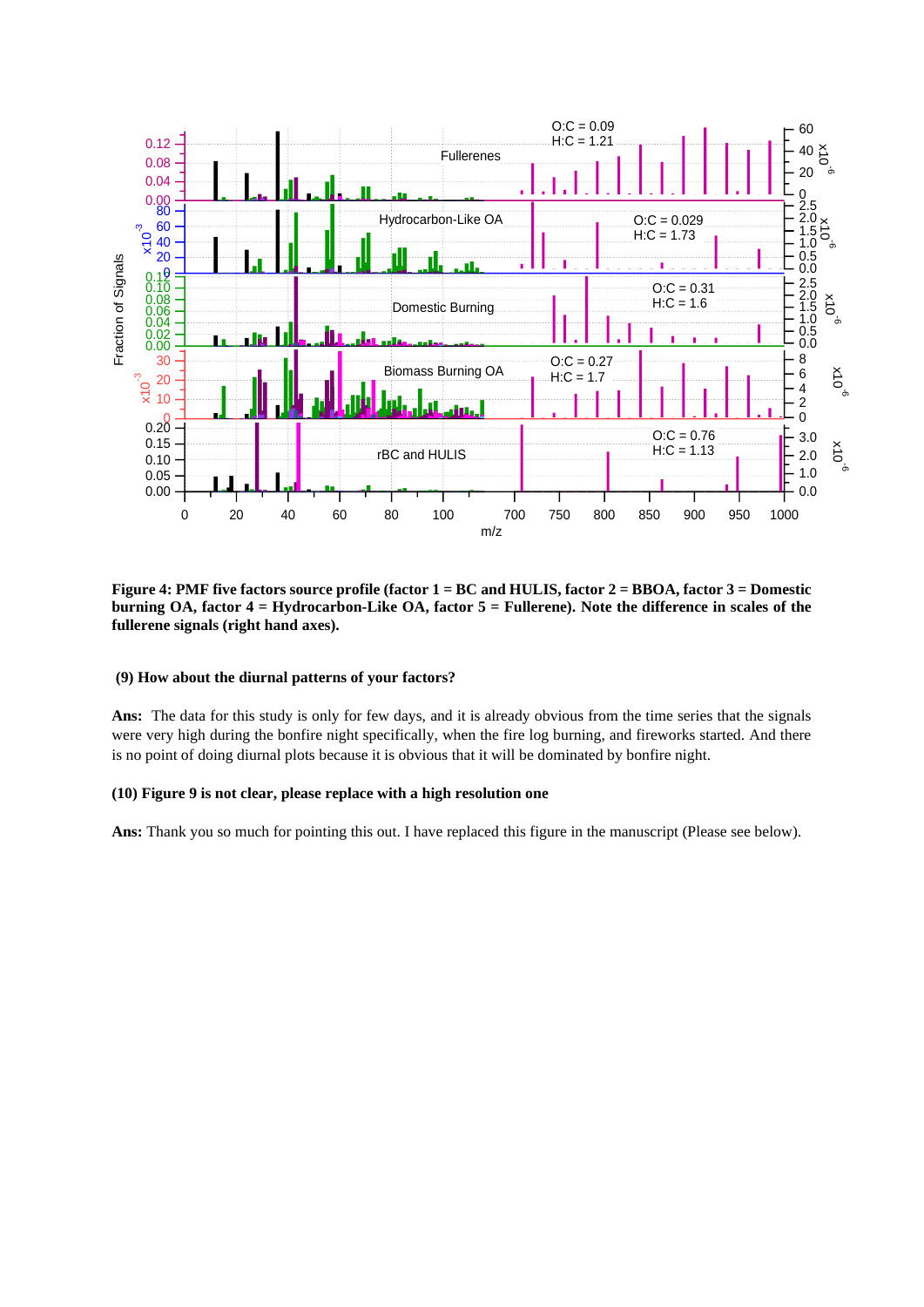

**Figure 5: The similarity between different pollutant time series through hierarchical cluster analysis (HCA)**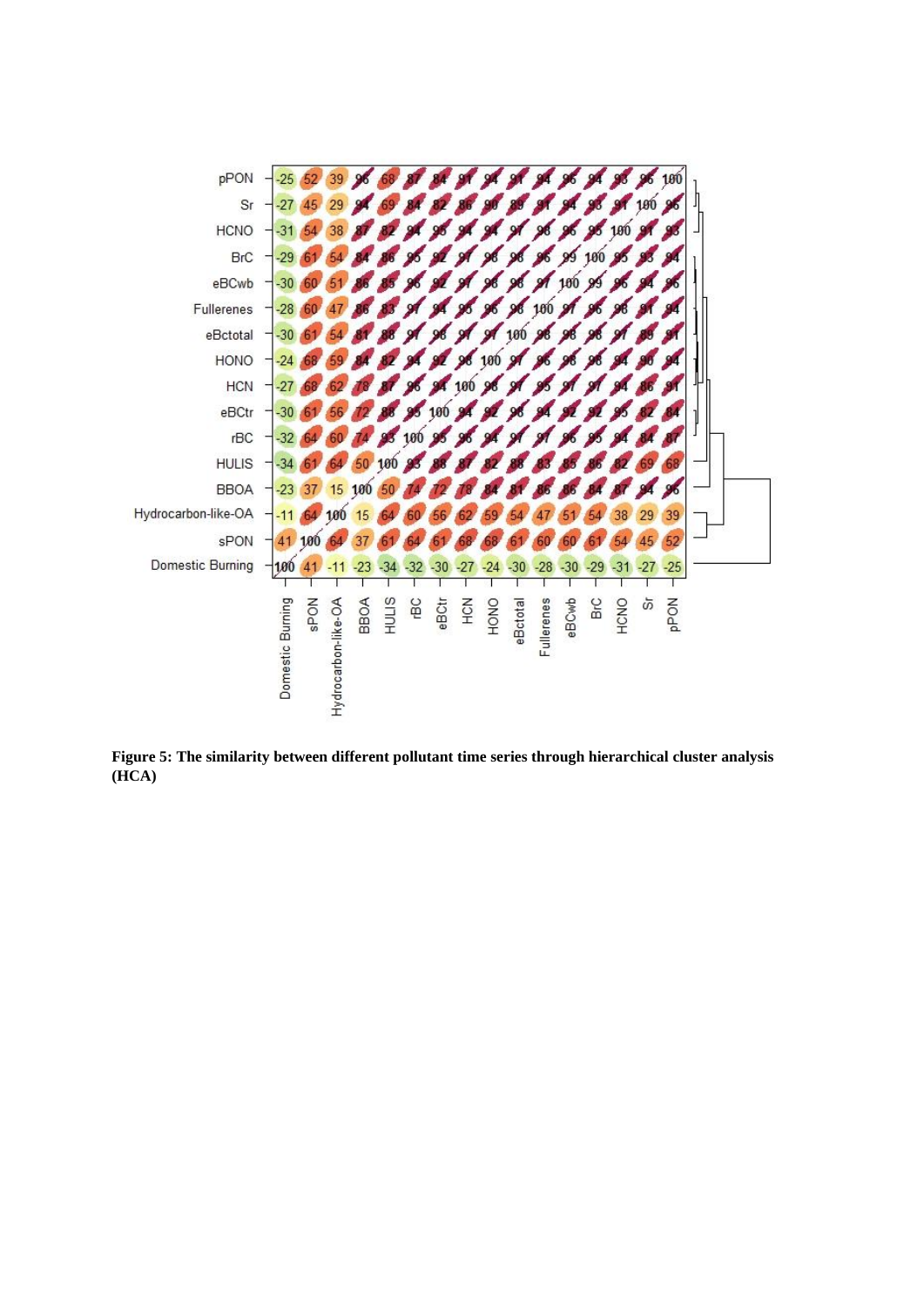# **Answers to comments to anonymous referee 2**

**Major comments:** 

**1. Introduction: Although the proposed method includes a new concept for data analysis, this manuscript should better recognize the contribution of other recent SP-AMS studies that performed fullerene detection near sources and that integrated BC signals in PMF for BC and OA source analysis.**

I have added some recent SP-AMS studies from the following references which stated the detection of fullerenes near sources and integrated BC signals by applying PMF for OA and BC sources.

- Wang, J., Onasch, T.B., Ge, X., Collier,wang S., Zhang, Q., Sun, Y., Yu, H., Chen, M., Prévôt, A.S. and Worsnop, D.R., 2016. Observation of fullerene soot in eastern China. *Environmental Science & Technology Letters*, *3*(4), pp.121-126.
- Carbone, S., Onasch, T., Saarikoski, S., Timonen, H., Saarnio, K., Sueper, D., Rönkkö, T., Pirjola, L., Worsnop, D. and Hillamo, R., 2015. Characterization of trace metals with the SP-AMS: detection and quantification. *Atmospheric Measurement Techniques Discussions*, *8*(6).
- Liu, D., Joshi, R., Wang, J., Yu, C., Allan, J.D., Coe, H., Flynn, M.J., Xie, C., Lee, J., Squires, F. and Kotthaus, S., 2019. Contrasting physical properties of black carbon in urban Beijing between winter and summer. *Atmospheric Chemistry and Physics*, pp.6749-6769.
- Onasch, T.B., Fortner, E.C., Trimborn, A.M., Lambe, A.T., Tiwari, A.J., Marr, L.C., Corbin, J.C., Mensah01, A.A., Williams, L.R., Davidovits, P. and Worsnop, D.R., 2015. Investigations of SP-AMS carbon ion distributions as a function of refractory black carbon particle type. Aerosol Science and Technology, 49(6), pp.409-422.

# **2. Instrumentation: HR-SP-AMS has been deployed in many field studies with different configurations and operation modes. I do believe the tungsten vaporizer was removed from the instrument in this work as only BC-containing particles were detected. It would be very beneficial to readers who are not familiar with this instrument if the authors can explicitly describe whether the HR-SP-AMS was operated in the presence or absence of tungsten vaporizer and what can be detected with this specific configuration.**

I have added these few lines in introduction chapter. Thank you for pointing this.

In this study, the HR-SP-AMS used was not the same as the C-ToF-AMS (Compact Time-of-Flight Aerosol Mass Spectrometer) described in Reyes et al., (2018). The HR-SP-AMS was operated under an intracavity, CW laser vaporiser (with the tungsten vaporiser removed), which vaporises the refractory BC (rBC) and its associated nonrefractory particulate species along with metal nanoparticles (Onasch et al., 2012; Carbone et al., 2015).

# **3. Lines 126-127: As there were only limited work to report metal detection in ambient particles using HR-SP-AMS, it is recommended to include a list of metal peaks that have been investigated and/or detected in this work.**

Thank for your comment. In line 183, I have mentioned four different metals that have been detected by HR-SP-AMS, please see below:

"This high-resolution analysis on SP-AMS data also detected various metal pollutants such as Iron (Fe), Titanium (Ti), Strontium (Sr) and Caesium (Cs)".

# **4. Lines 131-134: Please define fullerene peaks. If UMR data is used for large m/z, what is the possible error for determining fullerene signals?**

Thank you so much for your suggestion regarding this comment, I have improved it now;

This lower frequency delivered data up to  $m/z=3200$  rather than 380, with the intention of characterising the fullerene signals described by Onasch et al. (2012) at the expense of overall signal-to-noise. The data presented in this paper are a combination of the standard 'V' mode for the lower m/z peaks, processed using the PIKA high resolution analysis tool, and the long pulser period 'V' mode for the fullerene peaks, processed using unit mass resolution (UMR) method. The reason for using UMR method instead of HR was that the peaks in this m/z regime were not sufficiently resolved, due to the m/Δm limit of the mass spectrometer. Instead, the UMR method can integrates all the available signals and is therefore more robust. However, the ability to resolve multiple peaks per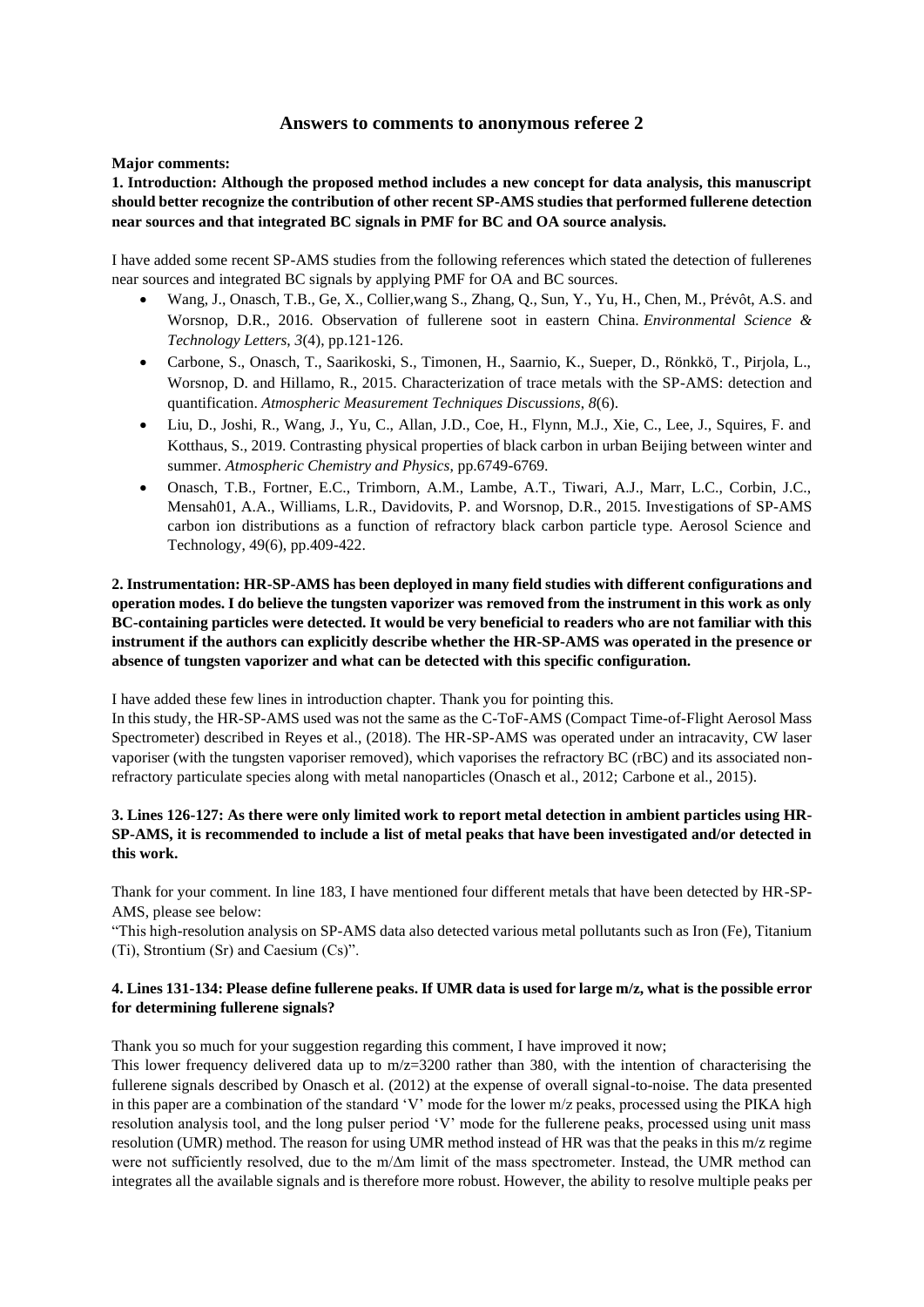nominal integer m/z provided useful additional data in the low m/z regime. The 'W' mode data was deemed not to have a sufficient signal-to-noise ratio to contribute to this work.

# **5. Lines 137-138. There are a few previous field studies that included BC fragments for source apportionment/identification analysis of ambient BC and OA but they may not explicitly highlight this application in the manuscript. However, those publications should be cited here.**

Thanks for your suggestion. This citation is added in the manuscript.

Saarikoski, S., Carbone, S., Cubison, M.J., Hillamo, R., Keronen, P., Sioutas, C., Worsnop, D.R. and Jimenez, J.L., 2014. Evaluation of the performance of a particle concentrator for online instrumentation. Atmospheric Measurement Techniques, 7(7), pp.2121-2135.

**6. (a) Figures: Although Figure 4 is good for visualization, it is recommended to report the Pearson correlation coefficients between different BC measurements here. This comment also applies to other time series comparisons throughout the manuscript.** 

Thank you so much for this suggestion. I will add following tables in the supplementary information section.

**Table S1: Pearson correlation coefficients between different BC measurements such as BC (HR-SP-AMS) with BC and BrC (AE31) and BC (MAAP)**

| <b>BC</b> (HR-SP-AMS) |                            |  |
|-----------------------|----------------------------|--|
|                       | <b>Pearson Coefficient</b> |  |
| BC(AE31)              | 0.98                       |  |
| BrC (AE31)            | 0.96                       |  |
| <b>BC</b> (MAAP)      | 0.95                       |  |

# **Table S2: Correlation between BC (HR-SP-AMS) and CIMS measurements**

| <b>HR-SP-AMS</b> | <b>CIMS DATA</b>                     |                                      |                            |
|------------------|--------------------------------------|--------------------------------------|----------------------------|
|                  | <b>HCN</b>                           | <b>HCNO</b>                          | <b>HONO</b>                |
|                  | <b>Pearson</b><br><b>Coefficient</b> | <b>Pearson</b><br><b>Coefficient</b> | <b>Pearson Coefficient</b> |
| rBC (HR-SP-AMS)  | 0.88                                 | 0.77                                 | 0.89                       |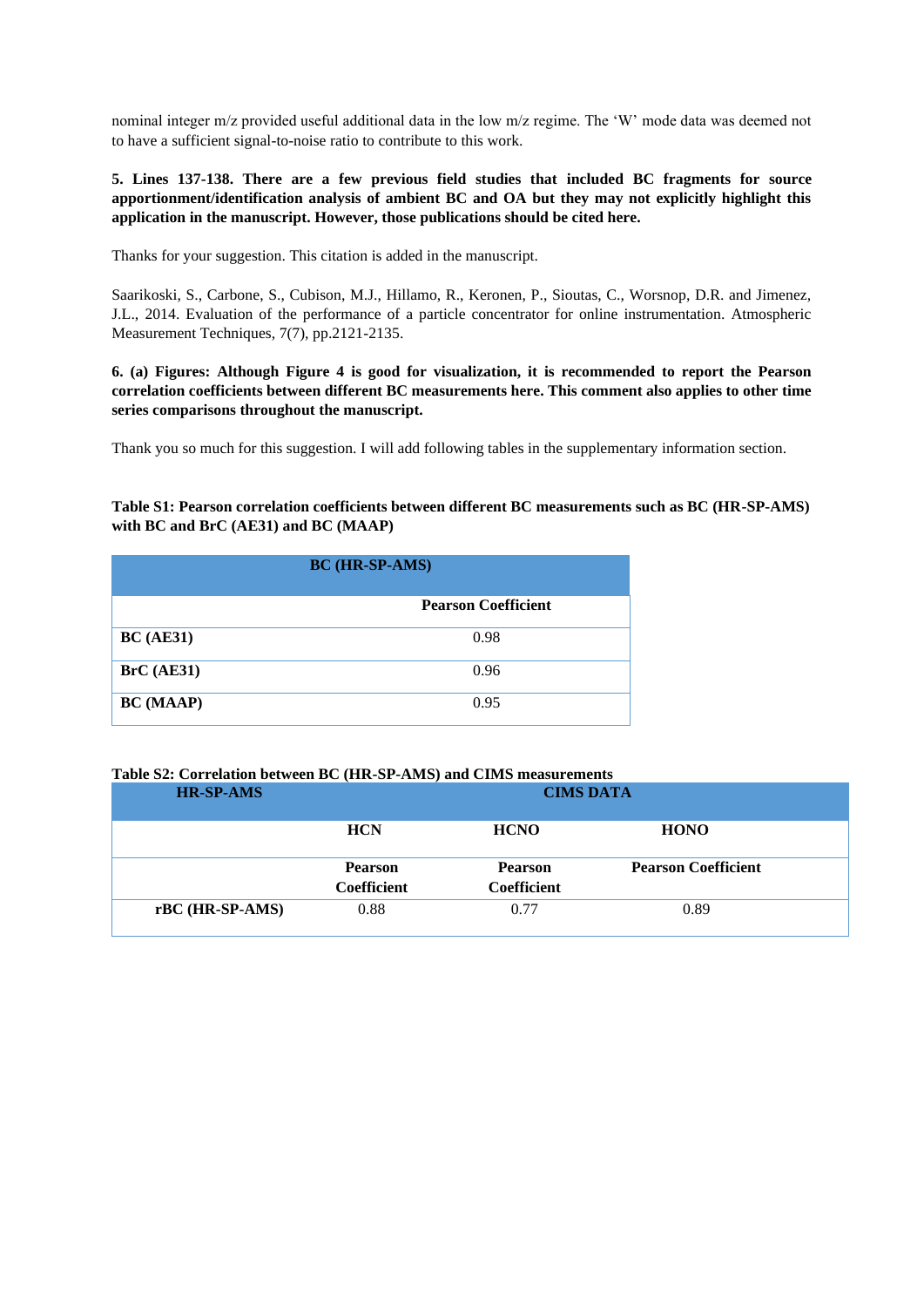| <b>HR Aerosol Species</b> | <b>Aerosol and Gases</b>      | <b>Pearson Coefficient</b> |
|---------------------------|-------------------------------|----------------------------|
|                           |                               |                            |
| rBC                       | $BC_{ugm^{-3}}$               | 0.95                       |
| <b>HROrg</b>              | $Org_{u} (ugm^{-3})$          | 0.92                       |
| HRNH <sub>4</sub>         | $NH_4 (ugm^{-3})$             | 0.92                       |
| HRNO <sub>3</sub>         | $NO3(ugm-3)$                  | 0.86                       |
| HRSO <sub>4</sub>         | $SO_{4}$ (ugm <sup>-3</sup> ) | 0.91                       |
| <b>HRChl</b>              | $Chl_{ugm}^3$                 | 0.99                       |

**Table S3: Correlation between HR-Aerosols species Vs Aerosol and Gases (AMS)**

**6b. Furthermore, Figures 2-5 can be combined into a single graph with different panels so that the time series of different species can be easily compared. Figures 6 and 7 can be combined as well (i.e., showing HR-MS for lower range m/z in Figure 6).**

Thanks for your suggestion, I have combined figures 2, 3, 4 and 5 in one panel.



**Figure 2. Timeseries of different variables observed during bonfire event. 2a. Time series of various metal pollutant concentrations, 2b. Time series of High Resolution rBC concentrations and its coating species (Organics and Inorganics), 2c. Time series of Black Carbon measured by different instruments i.e HR SP-AMS (rBC), AE31 (eBC and BrC) and MAAP (eBC), 2d. Time series of rBC, primary (pPON) and secondary (sPON) organic nitrate.**

**7. Section 3.5: Re-organization of this section is required. In particular, it is recommended to discuss the PMF factor profile and time series together instead of separating them into two sub-section as both of them provid3e information for sources of BC and OA. For example, Figure 8 (time series of PMF factors) is required at the beginning of Section 3.5 when describing which OA factors were strongly associated with**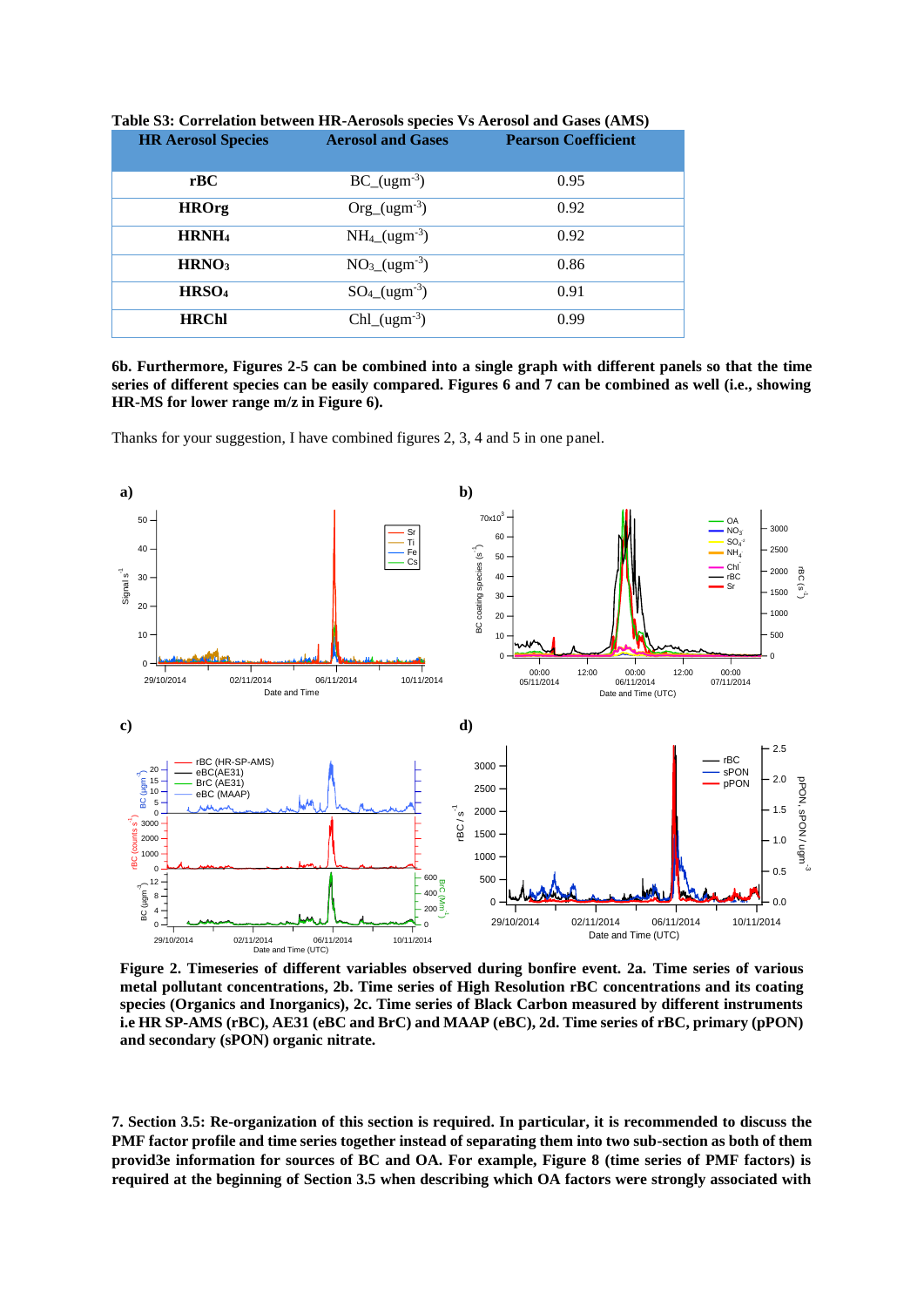## **the bonfire night or other emissions. The mass spectral profile alone did not provide sufficient evidence to support the scientific argument.**

Thank you so much for your suggestion. I have reorganised this section now (See revised manuscript).

## **8. Line 234: The meaning of HULIS here is unclear. Figure 6 only shows "BC and HULIS" factor. The terminology throughout the manuscript should be consistent.**

In order to provide the clearer meaning of HULIS, I am adding further explanation to this;

HULIS is a class of organic molecules that can be formed by photochemical oxidation and oligomerisation of volatile organic compounds in the atmosphere (Aiken et al., 1985; Hoffer et al., 2004) and biomass burning (Lin et al., 2010), with a characteristic peak at m/z 44 (McFiggans et al, 2005). Potential origins of HULIS in the atmosphere are diverse, including (primary) biomass burning (Graber and Rudich, 2006; McFiggans et al, 2005; Mukai and Ambe, 1986; Zappoli et al., 1999; Graham et al., 2002; Mayol-Bracero et al., 2002), terrestrial (Simoneit, 1980) and marine sources (Cini et al., 1994; Cini et al., 1996; Calace et al., 2001; Cavalli et al., 2004), , and secondary organic aerosol formation (condensation, reaction, oligomerisation, etc.) (Gelencser et al., 2002; Jang et al., 2002; Jang et al., 2003; Tolocka et al., 2004; Hung et al., 2005). Moreover, HULIS as an atmospheric aerosol has already been reported in previous literature (Decesari et al., 2000, 2007). Along with this the work of Havers et al. (1998), wherein the term HULIS was coined. Examining a standard reference air dust as well as airborne particulate matter, Havers et al. (1998) attributed 10% or more of aerosol organic carbon to macromolecular substances HULIS similar to humic and fulvic acids.

Aiken, G.R., McKnight, D.M. and Wershaw, R.L. (1985). Humic substances in soil, sediment, and water. Geochemistry, Isolation and Characterization. New York: Wiley.

# **9. Lines 243-245: Both factors 2 and 3 consist of fullerene peaks. Please further elaborate how the fullerenes help to differentiate domestic burning and biomass burning during the bonfire event (e.g., any distinct peaks or mass spectral pattern that can be used?). It seems that the lower m/z fragments are more than sufficient to tell the differences between the two OA factors. What does "hydrocarbon like fullerene" mean?**

Both factors 2 and 3 have fullerene peaks but if we see their y-axis the concentration of fullerene is very low and mainly dominated by other sources, while factor 1 is heavily populated by fullerene peaks, so that's why I have only considered factor 1 as fullerene (Onasch et al., 2015). Although it is not clear why fullerene signals are sometimes observed, it does seem to differentiate between biomass burning during the bonfire event and biomass burning from domestic burning. In fig 4, Factor 5 was heavily weighted by hydrocarbon like Fullerene having a peak at m/z 720 (C<sub>60</sub><sup>+</sup>), implying polycyclic aromatic hydrocarbons can transform into soot containing Fullerene during combustion (Wang et al., 2015, Wang et al., 2016; Reilly et al., 2000). This was typically not associated from the traffic source (diesel), so depended on the different type of combustion.

#### **References:**

Reilly, P. T. A.; Gieray, R. A.; Whitten, W. B.; Ramsey, J. M. Fullerene Evolution in Flame-Generated Soot. J. Am. Chem. Soc. 2000, 122 (47), 11596−11601.

Wang, J., Onasch, T.B., Ge, X., Collier, S., Zhang, Q., Sun, Y., Yu, H., Chen, M., Prévôt, A.S. and Worsnop, D.R., 2016. Observation of fullerene soot in eastern China. *Environmental Science & Technology Letters*, *3*(4), pp.121-126.

**10. Lines 287-288: Three bonfire night factors were identified. Were they all from bonfire emissions? If so, it implies that there were different types of bonfire emissions that can provide sufficient temporal variabilities for PMF factor separation. I am wondering if the same number of PMF factors can be obtained if fullerene signals is excluded. More discussion is required to demonstrate the importance of including fullerene signals in PMF analysis.**

All of the three factors are bonfire emissions factors (please see the time series spike originated during the bonfire emissions time period).

#### **Factorisation without Fullerenes:**

Thank you so much for pointing out this comment. I have added the factorisation without fullerene graphs in the supplementary section and their explanation in the result section. Please see below the factorisation results.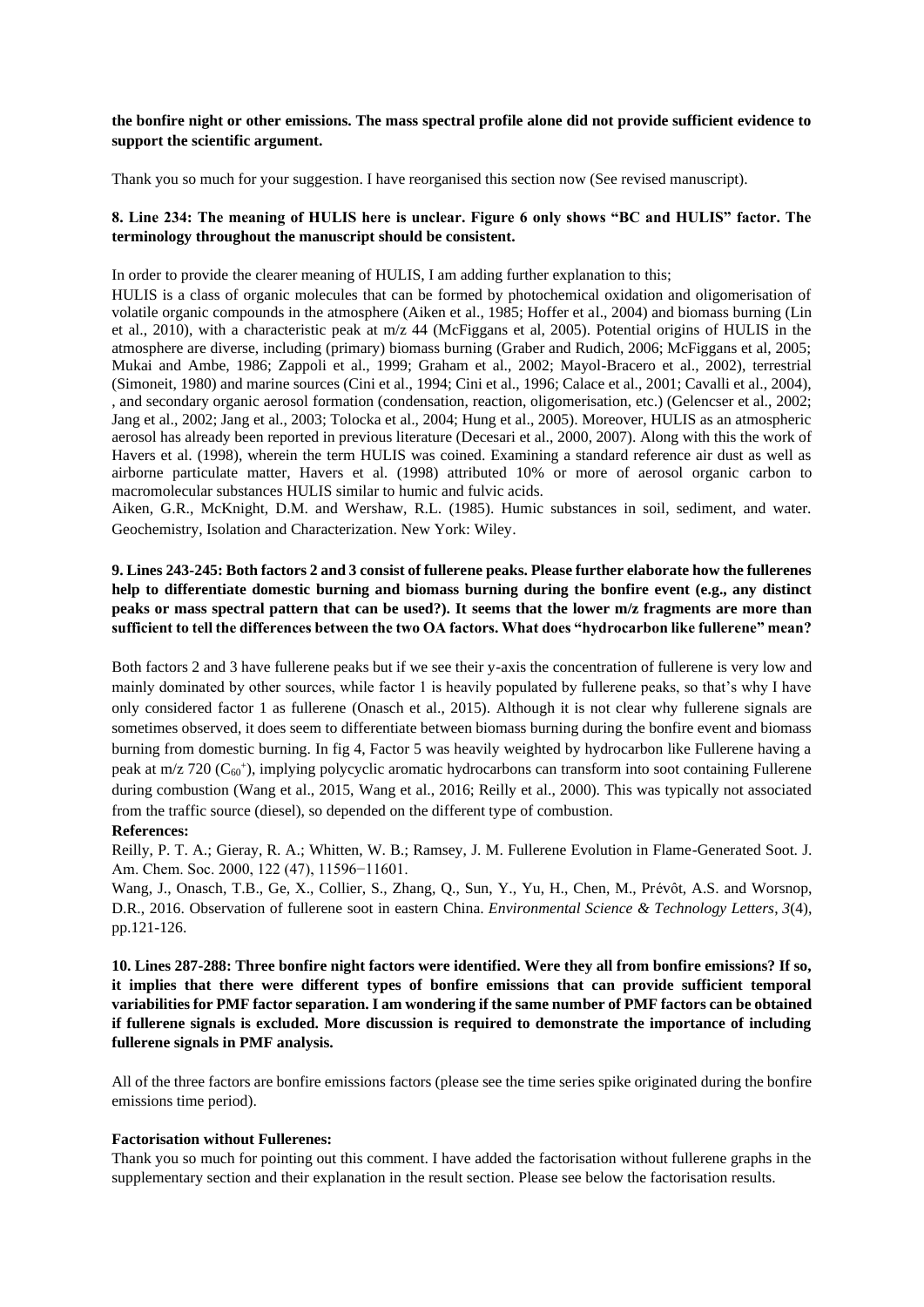Firstly, the factorisation was performed without the inclusion of fullerene signals in the data matrix, in order to explore the factorisation without fullerene data. And the results showed five factors solution (fig S1a and S1b) which are BC and HULIS, SV-OOA, BBOA, Hydrocarbon-like OA and domestic burning. In that case, only two unambiguously bonfire night sources of BC were identified, with a degree of 'mixing' between the bonfire night factor and traffic noted in the HOA factor. Also, the SV-OOA and domestic burning factors also exhibit mixing in their timeseries as well. As such, the factorisation without fullerene signals was judged to be poor.



**PMF Factorisation factors solution without inclusion of Fullerenes signals:**

**Figure S1a Mass Spectra of five factor solution (without inclusion of fullerene signals).**



**Figure S1b time series of five factors (without the inclusion of fullerene data).**

**11. HULS factor: The manuscript mention a couple of times that a factor having strong m/z 44 signals can represent HULIS in ambient particles, but I cannot fully follow the flow of argument. My interpretation is that the mass spectral features of the HULIS factor is similar to that of more-oxidized oxygenated OA (MO-OOA) factor identified in most other field studies. I am wondering whether other co-located measurements**